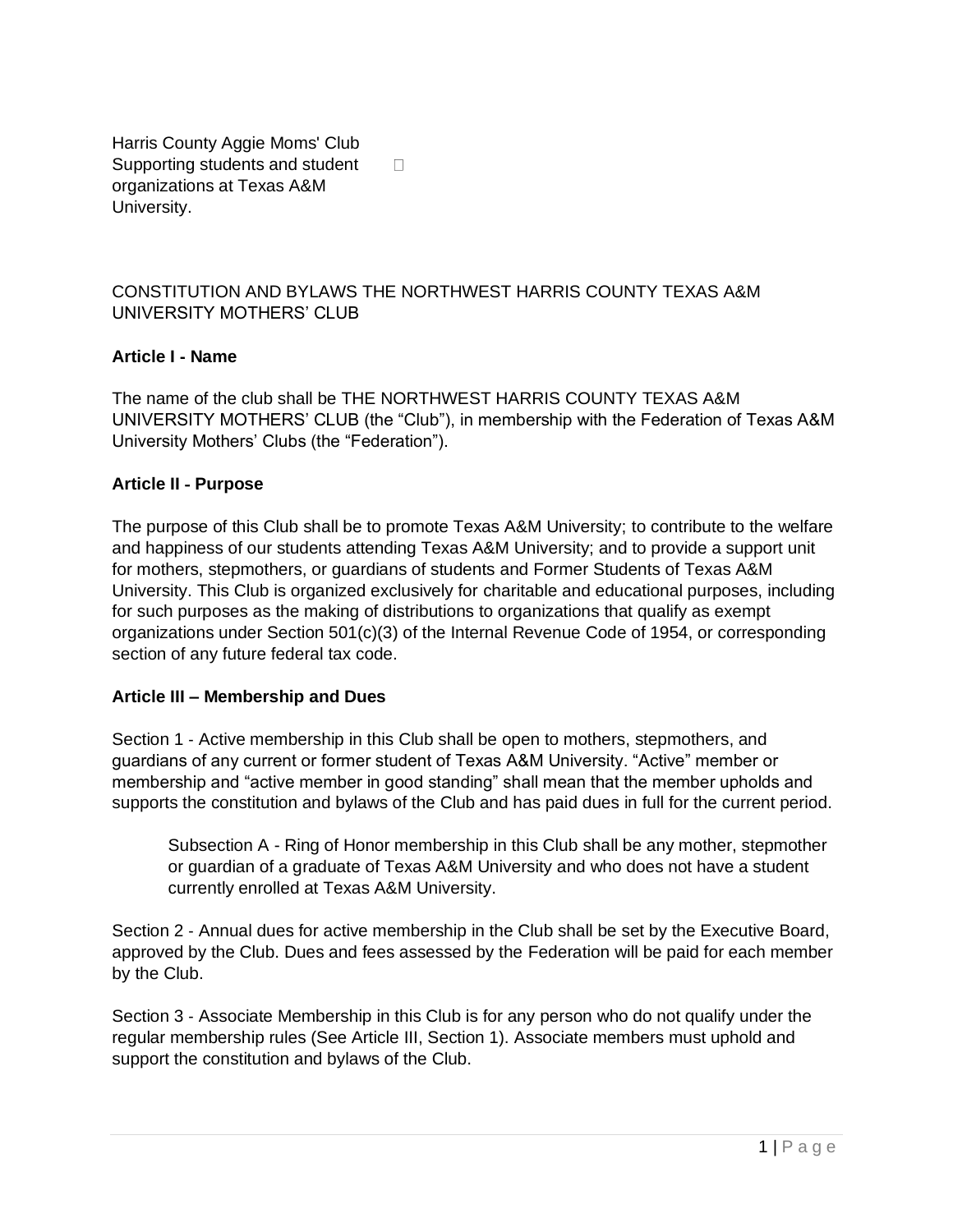Section 4 ‐ Annual dues for Associate Membership in this Club shall be set by the Executive Board, approved by the Club. Associate Members shall not have voting privileges and shall not be allowed to hold executive board positions.

Section 5 ‐ Any member who is active and otherwise in good standing, may be reinstated upon payment of dues.

### **Article IV** ‐ **Meetings**

Section 1 - Regular Club business meetings shall be held the second Tuesday of each month, August through May. The Executive Board shall have the power to change the date, time, and place of the regular meeting of the Club, if necessary. Issues which require a Club membership vote shall be passed by a plurality vote of active members present and voting, provided that a quorum is present. Vote may be by voice or show of hands. The right to vote shall be vested in active members.

Section 2 ‐ Ten percent of the active membership of the Club shall constitute a quorum.

Section 3 - Special meetings may be called by the President, the Executive Board, or by ten (10) active members. The call must state the business to be transacted, and no business shall be transacted, except that stated in the call. If the Special Called Meeting is initiated by the 10 active members, then the membership must receive written notification via Email or first-class U. S. Mail.

# **Article V – Executive Board**

Section 1 - The Executive Board shall be composed of elected officers plus the Parliamentarian, and any active Club member elected to office in the Federation. All Executive Board members must be active members in good standing. All elected officers are eligible to vote at Executive Board meetings. A majority of voting members shall constitute a quorum.

Section 2 ‐ Executive Board meetings may be held in person or by digital communication method, per the most current edition of Roberts Rules of Order. Executive Board shall transact the business of the Club between meetings, including voting, provided the number of responses represents a quorum.

Section 3 - For each position on the Executive Board, there shall be one vote. In the event that two people share a job, one shall be designated the Chair and the other the Co‐Chair. The Co‐ Chair may vote only in the absence of the Chair.

Section 4 - Each outgoing board member shall prepare a report of activities and present them to their replacement at the June Executive board meeting. Each board member and each committee chairman shall submit to the Treasurer by March 1, anticipated expenses for budgetary purposes.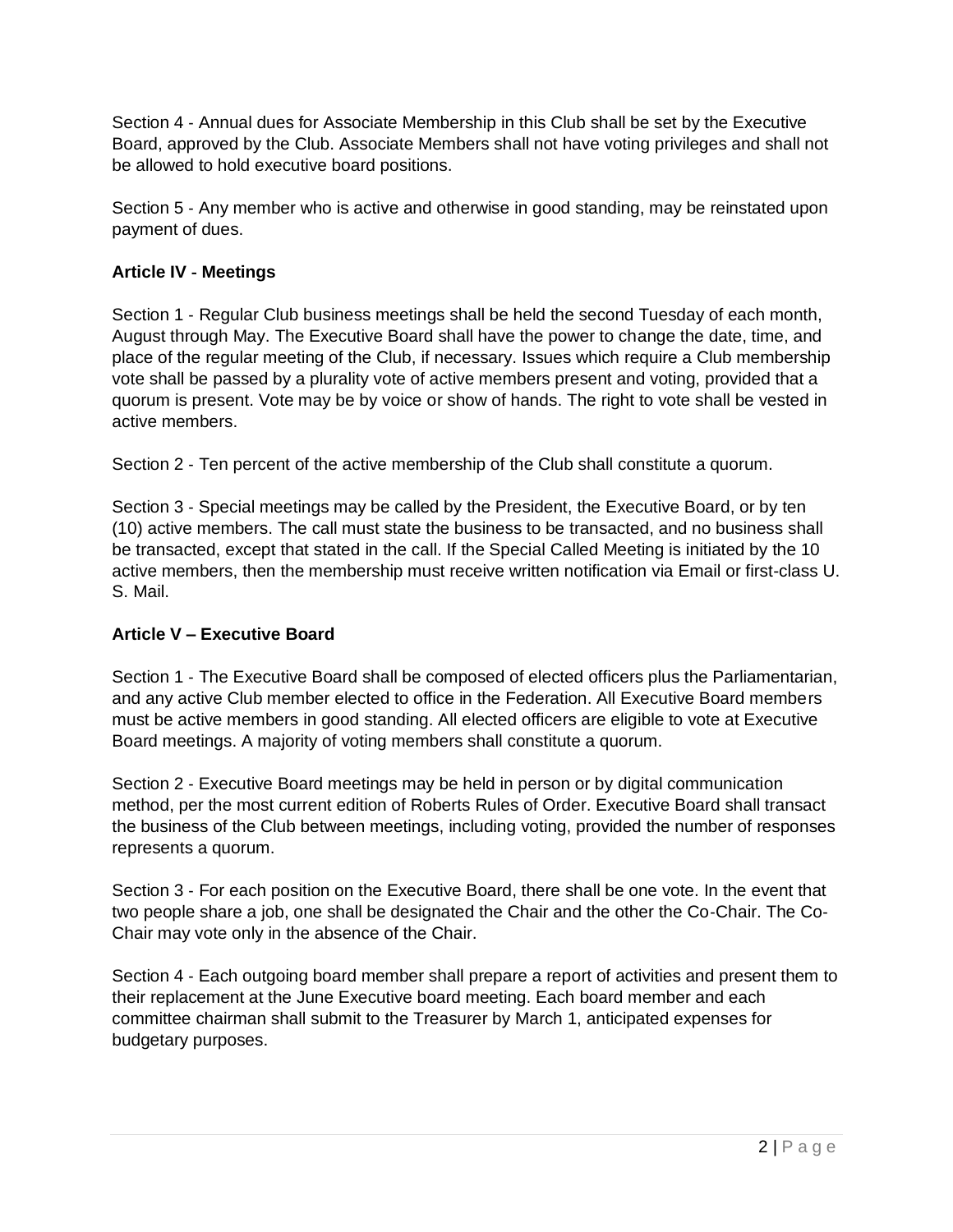Section 5 ‐ Any Executive Board member who is absent from three consecutive Executive Board meetings may be deemed to have resigned her position by affirmative vote of the Executive Board. A board member may request special consideration for extenuating circumstances by written or electronic petition to the Board. If a Board member is deemed as not fulfilling the responsibilities of her position, the President and two other members of the Executive Board shall meet with Board member in question to develop a 30 day plan of action. If the plan is not carried out, the Board member may be removed from the position. In the case of any Board member vacancies, a special election may be held to fill the position.

Section 6 - The process of allocation of funds for year-end spending shall be determined by the Executive Board. Participation in the allocation of funds at the end of the year with regard to funds submitted to the University and recognized University organizations and programs shall include the general membership, the Executive Board, and the appointed event chairs.

### **Article VI – Nominations and Elections**

Section 1 - The Nominating Committee shall be composed of at least three but not more than five active members, one of whom should be the Vice President at Large. The current President and the current President‐Elect shall not be members of this committee. The Nominating Committee shall appoint one of their members to chair the Nominating Committee. The Executive Board shall approve procedures by which the Nominating Committee is chosen. No member shall be eligible to serve on the Nominating Committee two years in succession. The Nominating Committee shall be established no later than January 31. The term of the Nominating Committee shall be from February 1 to January 31 of the following year.

Subsection A ‐ The Nominating Committee shall announce candidates for each office at the March meeting. Elections are held in April. The Nominating Committee must make every effort to present a full slate of officers. However, nominations for an unfilled office may be presented in subsequent months by the Nominating Committee to the Executive Board for presentation and approval by the Club at the next general meeting of the Club.

Section 2 - All nominees, whether nominated by the Nominating Committee or by floor nomination, must be active members in good standing and must have agreed to serve if elected and satisfy any prerequisites for that position.

Section 3 ‐ Nominations, in addition to those presented by the Nominating Committee, may be made from the floor by any active member at the April meeting. Such floor nominee's verbal or written agreement must be presented to the Secretary after the nomination from the floor.

Section 4‐ Officers shall be elected at the April meeting to serve for one year or until succeeded by a duly elected successor to that office. Duties of office shall be assumed on June 1.

Section 5 ‐ Officers shall be elected by plurality vote of active members present and voting, provided that a quorum is present. If there is more than one nominee for an office, the election for that office shall be held immediately by written ballot. Otherwise, the vote may be by voice or show of hands.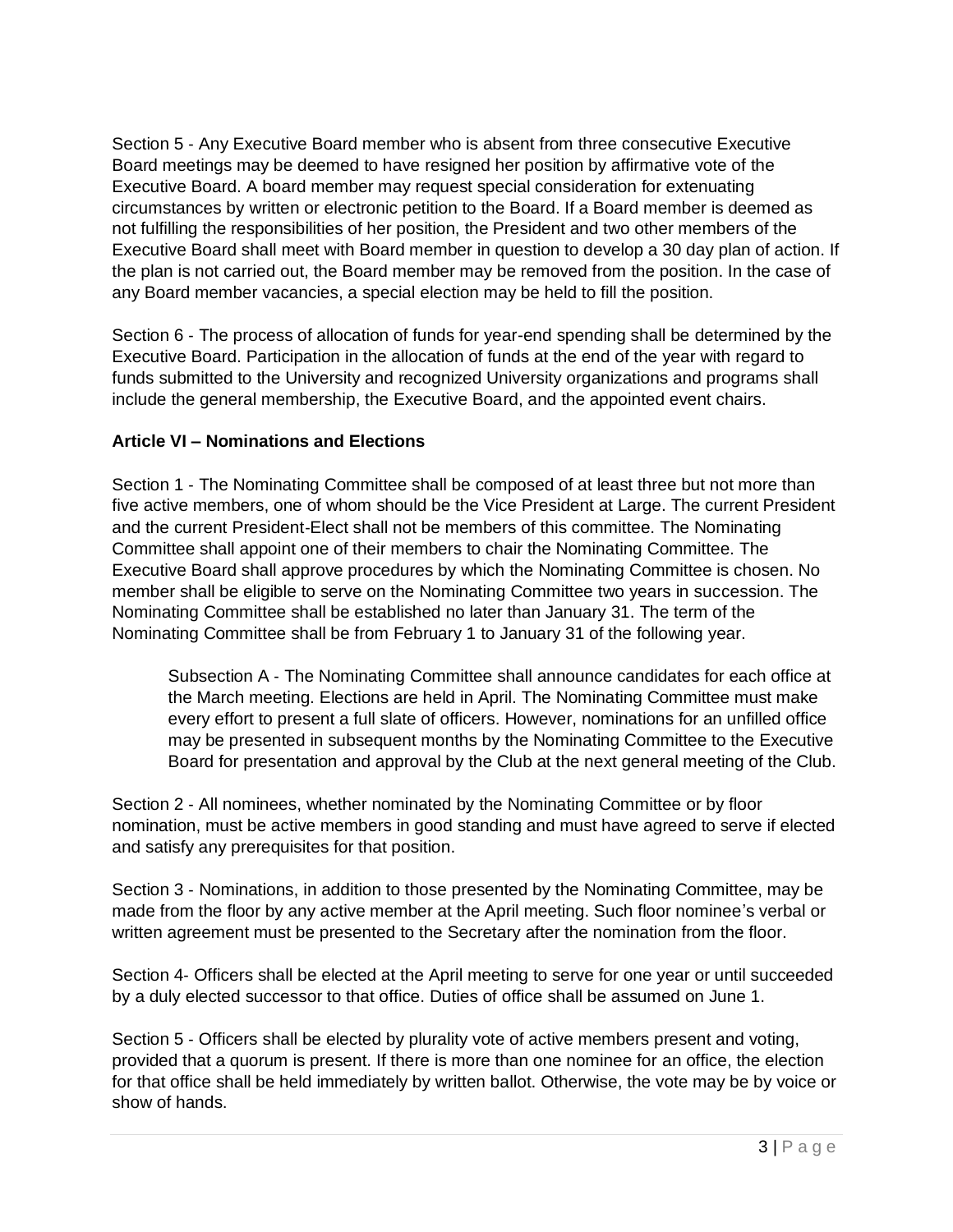Section 6 - The right to vote shall be vested in active members in good standing.

Section 7 - If a vacancy should occur in any elected office, the President shall appoint a person to fill the unexpired term. The appointment must then be approved by the Executive Board and ratified by the active membership at the next regular meeting.

#### **Article VII – Officers and Duties**

Section 1 ‐ The officers of this Club shall be the President, President‐Elect, Vice President at Large (who shall be the immediate Past President), five Vice Presidents, Secretary, Treasurer, and Scholarship Chair. The officers automatically advanced are the current President to Vice President at Large, the current President‐Elect to President, and Treasurer Elect to Treasure. The remaining officers are elected for a term of one year. All officers whether elected or advanced shall serve until succeeded by a duly elected successor. The desired prerequisite for President shall be two consecutive elected positions on the Executive Board, one of which may be President‐Elect, and currently serving on the Executive Board.

Subsection A ‐ The President shall preside at all meetings; shall appoint all committee chairmen and special committees, as needed; shall act as ex‐officio member of all committees, except the Nominating Committee and Audit Committee. The President shall represent the Club at the fall, winter, and spring Federation meetings and the District meeting. The President shall perform such other duties as pertain to the office; shall furnish each Executive Board Member a specification of duties as defined in the Bylaws; and shall give to the new President any past presidents' records and the outgoing year's record by the first board meeting in June. The President has authority to execute written contracts on behalf of the Club with the approval of the Executive Board. She shall be certain that all reports, due annually to the Federation, are filed on time.

Subsection B ‐ The President‐Elect position should be filled to ensure the Club leadership continuity. She should attend all board meetings and assist in committee and special projects. The President‐Elect will become familiar with all activities pertaining to the office of the President and share primary responsibilities with the President for service as Club representative as requested by the President. Reporting to the President Elect shall be the committee chairs for hospitality and care packages.

Subsection i ‐ Hospitality Committee Chair and shall be responsible for refreshments at the regular general meetings and any other Club functions as needed.

Subsection ii‐ The Care Package Committee Chair shall organize and put together Care Packages that are offered for purchase. Care Packages may be offered for both the fall and spring semesters as determined by the Chairman.

Subsection iii – The Social Committee Chair shall organize social activities as directed by the president elect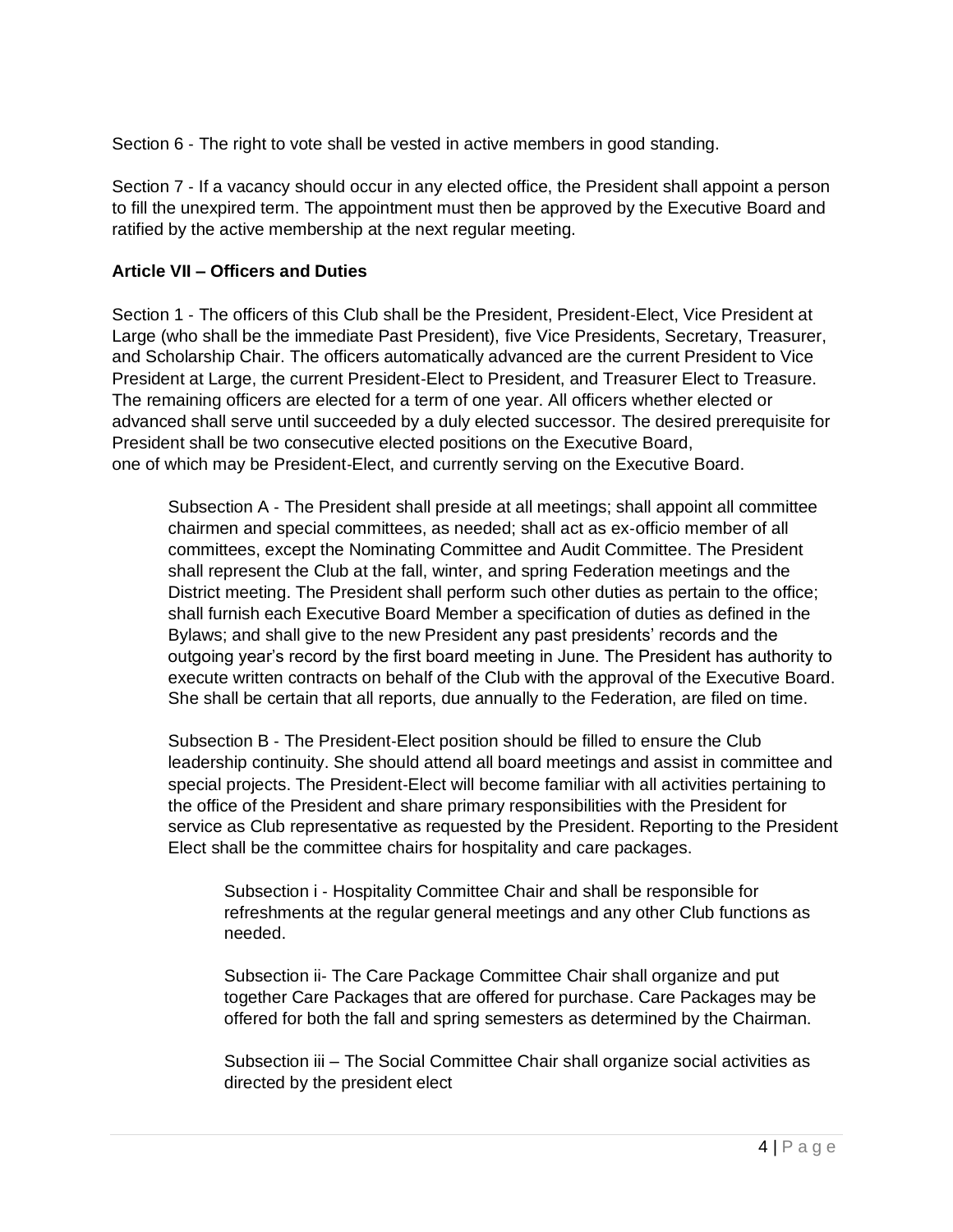Subsection C ‐ The Vice President at Large shall assist any officer or chairman when needed and shall fill any vacancy occurring on the Executive Board until said vacancy is filled. The Vice President at Large shall serve as a member of the Nominating Committee.

Subsection D ‐ The First Vice President shall be Chairman‐Membership Committee and shall secure from Texas A&M University the names of students from the Northwest Harris County area and solicit membership of mothers, stepmothers, or guardians of students. The Chairman t will maintain a current roster of paid members. The Chairman shall also assist with Federation reporting.

Subsection E ‐ The Second Vice President shall be Chairman‐Program Committee and shall make arrangements for and have charge of all programs for the general meeting of the Club. She may host guest speakers prior to the meeting.

Subsection F ‐ The Third Vice President shall be Chairman‐Boutique Committee. These duties include coordinating any boutique activity sponsored by the Federation and other events as determined by the executive board, including boutiques at Club meetings.

Subsection G ‐ The Fourth Vice President shall be the Chairman- Events Chairman who shall be the Executive Board liaison for event chairs and responsible for budgeting, oversight, event process and coordination. Reporting to the Chairman shall be the Committee Chairs for the Fall Fundraiser, Spring Fundraiser and other event chairs or committee members.

Subsection i ‐The Fall Fundraiser Committee Chair shall organize and execute a yearly fundraiser. Details of the event will be determined by the Chairman and her committee, with approval of the Executive Board.

Subsection ii ‐ The Spring Fundraiser Committee Chair shall organize and execute a yearly fundraiser. Details of the event will be determined by the Chairman and her committee, with approval of the Executive Board.

Subsection H ‐ The Fifth Vice President shall be the Chairman - Communications who shall be responsible for regularly notifying members of meetings and other information regarding Club functions. Communications may consist of telephone and email notices and maintenance of the Club website. And shall furnish for publication of items of general interest concerning the club and its various activities. Shall handle all correspondence from the Executive Board to the Club members and any other correspondence as requested by the President.

Subsection i – Social Media Chair- overseeing site membership and posting content on all club social media sites.

Subsection I - The Secretary shall keep the minutes of the Executive Board meetings and any general meeting as needed. The Secretary shall have charge of all such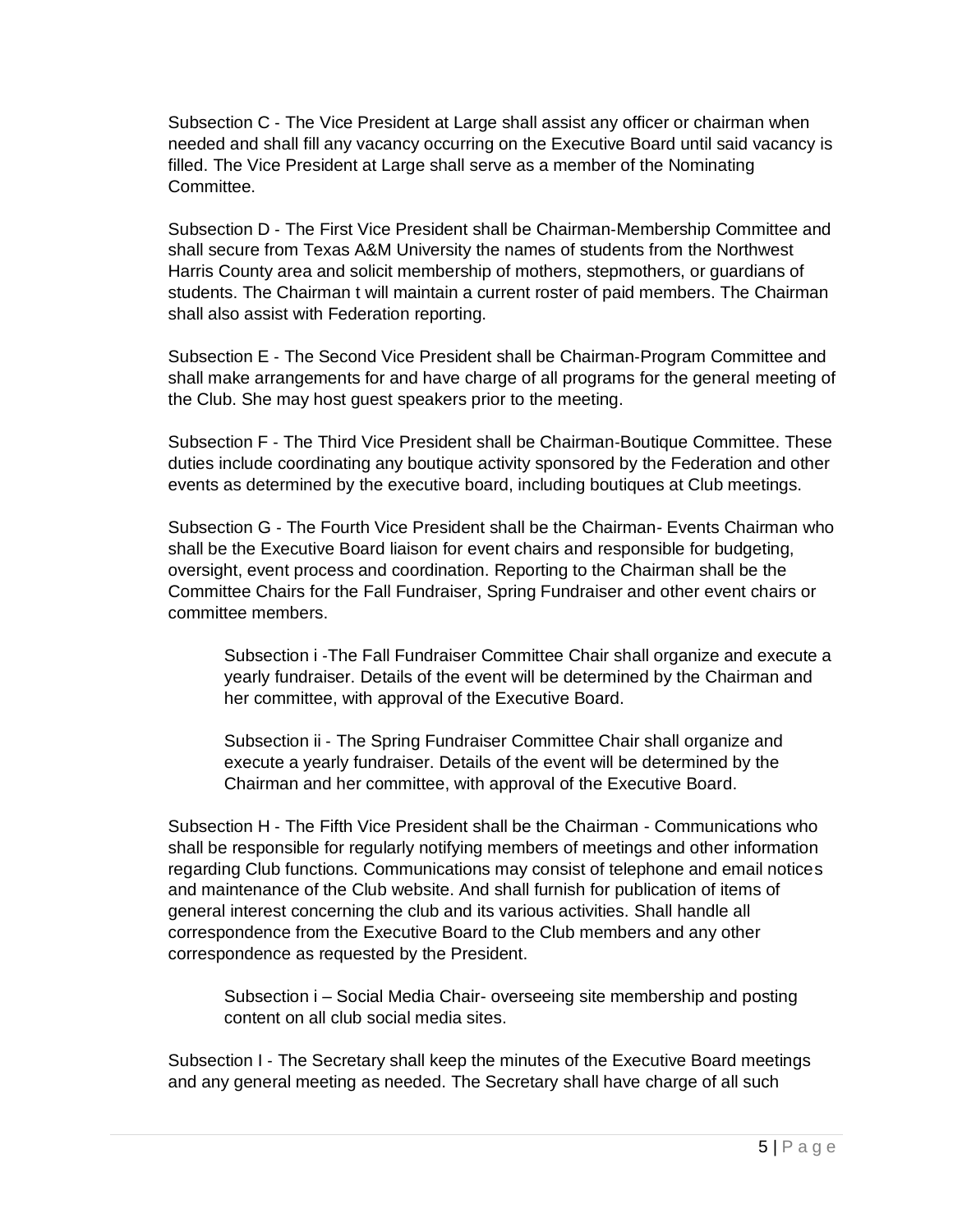records and shall file all officers' annual reports with the current year's minutes. Copies shall be sent to the Texas A&M University Cushing Library for archival purposes.

Subsection J - The Treasurer shall collect and deposit all dues, boutique proceeds, and other monies from fundraising events. She must present monthly and annual reports of all receipts and disbursements at both the Executive Board meetings and general meetings. The Treasurer, the President and such other board member designated by the board have the authority to write checks and expend money for the Club as instructed by the Executive Board. She shall prepare and submit a yearly budget for approval by the Executive Board that must be ratified by the active general membership. She must submit all records yearly for audit. The Treasurer shall be the Chairman of the Finance Committee and shall act as the compliance officer for the Club in regard to all federal, state, and local filings. In addition, the treasurer shall oversee the Endowed Scholarship funds and serve as the liaison between the University, the Executive Board, and the Texas A&M Foundation. In addition, the Treasurer shall maintain records of all financial activity of the Endowment with the Foundation regarding all Endowment deposits and distributions. The Treasurers' term of office may be two years but under no circumstances be more than three years.

Subsection i – Treasurer Elect will become familiar with the duties pertaining to the office of treasurer and share responsibilities as designated by the treasurer.

Subsection K ‐ The Scholarship Chairman, who shall be a Ring of Honor Mom, shall oversee the scholarship selection process and serve as the liaison between the selection committee and the executive board.

Section 2 - The Vice Presidents shall preside in the absence of the President, in the order named, and shall perform such other duties as are necessary during the absence of the President.

### ARTICLE VIII ‐ COMMITTEES AND DUTIES

Section 1 - The President may appoint the following positions, with the approval of the Executive Board: Fall Fundraiser Chair, Care Packages Chair, Spring Fundraiser Chair, Historian, Audit Chair, Parliamentarian, and any other positions or committee chairmen deemed necessary. Each committee chairman may appoint a committee to aid in the duties of that office, if necessary, and shall also report to the Executive Board directly or through its liaison as necessary or as requested. Each committee chairman shall keep records of their activities and present them to their replacement to ensure a seamless transition at the June Executive Board Meeting. Committee chairs are not required but are encouraged to attend Executive Board meetings and shall have no vote on the Executive Board

Section 2 - The Finance Committee is organized and chaired by the Treasurer. The committee shall include the President, the President-Elect, and at least three active Club members at large. The duties of this committee are to establish a budget from which to manage the Club's funds for the upcoming year, set specific funding goals for the year, review contracts, compliance, and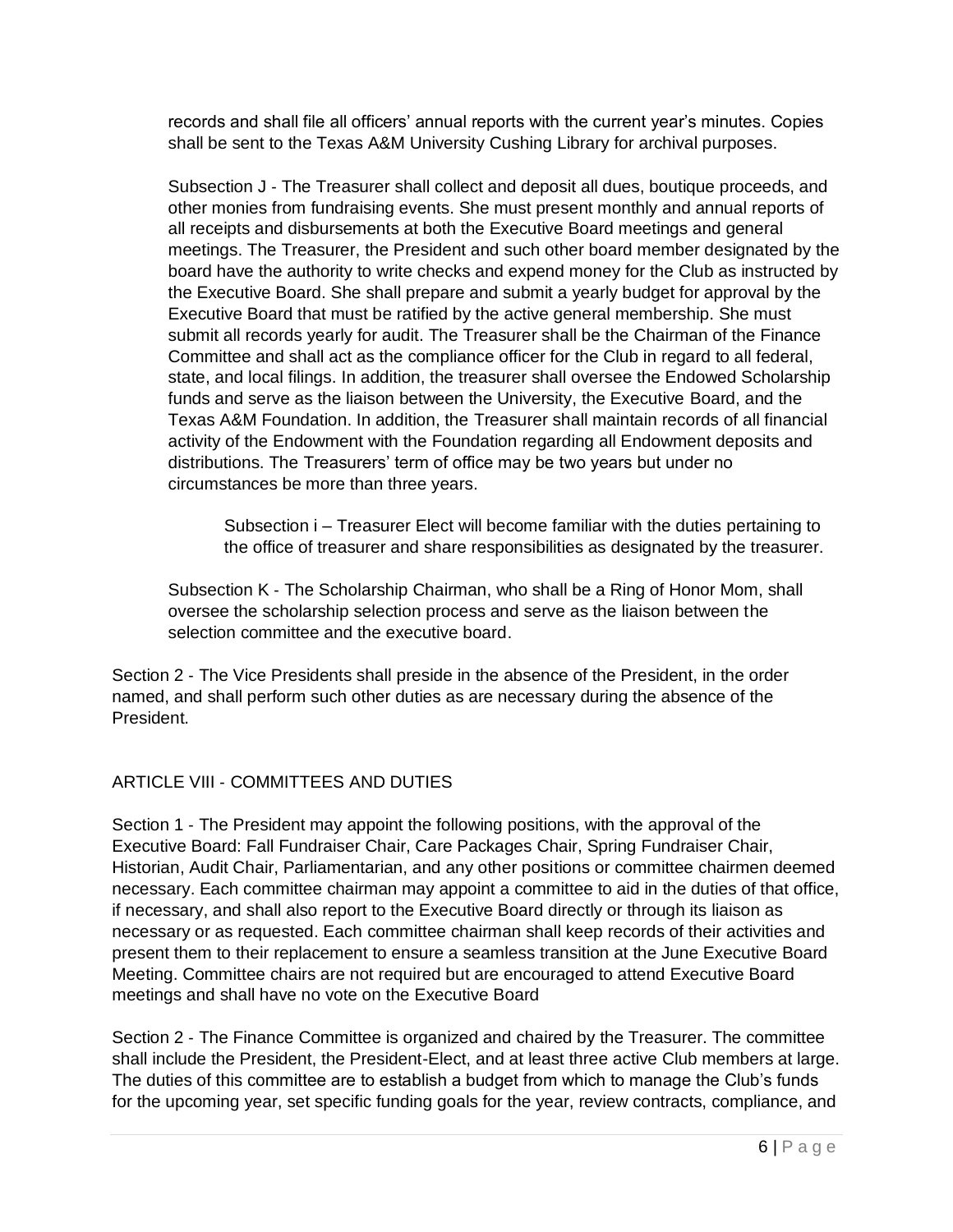risk management. The proposed budget and funding goals shall be presented to the Executive Board at the April Board meeting, with final approval by the board and general membership no later than the May General meeting.

Section 3 - The Scholarship Committee is organized and appointed by the Scholarship Chairman. The Scholarship Committee shall consist of the Scholarship Chairman and at least three active club members who are members of the Ring of Honor Moms. The Scholarship Selection Committee Chair shall present the scholarship recipient names to the Executive Board either directly or through the committee's liaison, the Scholarship Chairman, by March 15 and to the general membership at the April meeting. The Executive Board will set the criteria, process, and guidelines for the Scholarship Committee to follow.

Section 4 ‐ Duties of Committee Chairs or positions not previously defined herein:

Subsection A ‐ The Historian should attend all Club meetings and functions to take photographs to prepare an historical scrapbook of the Club, an electronic copy of which should be sent to the Federation archives along with the Secretary's minutes. This pictorial history is to be presented to the outgoing President by September 1.

Subsection B ‐ The Audit Committee shall consist of three active Club members at large. The purpose of the committee shall be to audit the Club's financial books as presented by the Treasurer. Both the outgoing and incoming Treasurers shall attend the Audit Committee meeting. The incoming treasurer shall act as the audit chair. If there is no incoming treasurer, then the president will appoint an audit chair. All books shall close by May 31 annually with books to be audited no later than June 20 annually. The current President should also attend this meeting for informational purposes.

Subsection C ‐ The Parliamentarian shall advise upon points of order when called upon by the presiding officer. The Parliamentarian shall maintain, at each Executive Board meeting and at each general meeting, a copy of the current bylaws. They are also responsible for determining that a quorum exists in the event of a vote.

Subsection D – Removal from Office of any Elected Board Member. The Board may, by a majority vote at any regular or special meeting, remove any Member from the position to which she has been elected according to these Bylaws upon the occurrence of any of the following events discovered during the Member's term of office:

Subsection i - Commission of an act constituting in the judgement of the Board a

- 1. dishonest or other act of material misconduct
- 2. fraudulent act
- 3. felony under the laws of Texas or the United States; or

Subsection ii - inability of the person to perform duties, regardless of the reason, whether injury, illness or otherwise, which results in incapacity and, in the judgement of the Board, an inability to complete the term to which the person was elected or appointed.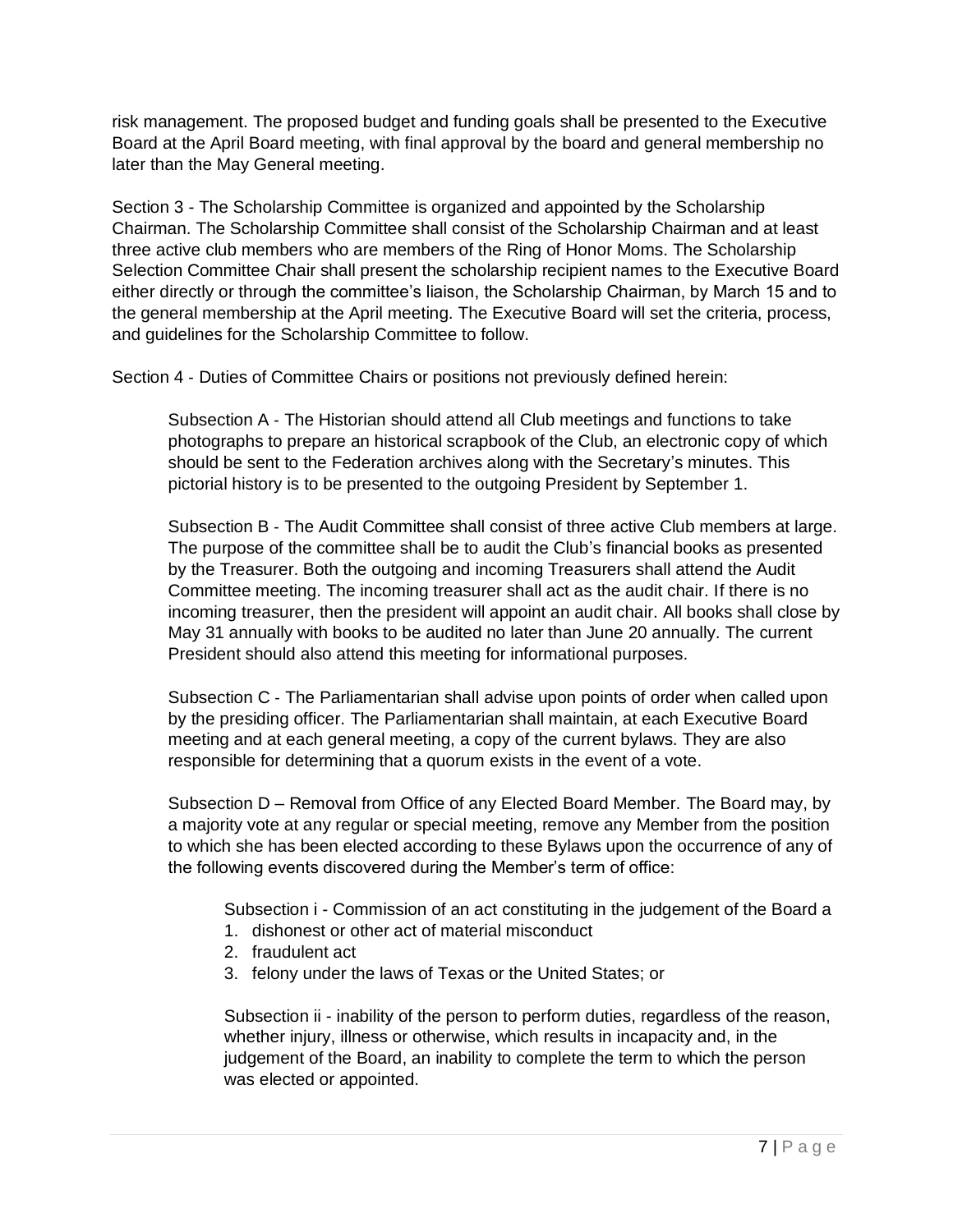Subsection iii - Regardless of the above, however, any officer elected or appointed by the Board may be removed at any time by the Board for any reason deemed sufficient by the Board for such removal by an affirmative vote of a majority of the Board members.

### **ARTICLE IX** ‐ **PARLIAMENTARY AUTHORITY**

The herein Constitution and Bylaws shall govern this Club. The Club's Bylaws shall be consistent with the practices of the Federation. Any rules not directly covered in these Bylaws shall be governed by the current edition of Robert's Rules of Order, Newly Revised.

## **ARTICLE X** ‐ **AMENDMENTS**

Bylaws and Guidelines of this Club may be amended at any regular meeting by a two‐ thirds vote of the active members present and voting, provided that a quorum is present. Written notice of the proposed changes must have been filed with the Secretary and read at the previous meeting or published in the newsletter, either electronic or printed, prior to the regular meeting at which they are proposed. Bylaws may also be amended by the unanimous vote of the body without the formality of previous notice, provided that a quorum is present.

## **ARTICLE XI** ‐ **RESTRICTION CLAUSE**

No part of the net earnings of the organization shall inure to the benefit of, or be distributable to its members, trustees, officers, or other private persons, except that the organization shall be authorized and empowered to pay reasonable compensation for services rendered and to make payments and distributions in furtherance of the purpose set forth in these articles. No substantial part of the activities of the organization shall be the carrying on of propaganda, or otherwise attempting to influence legislation. The organization shall not participate in or intervene in (including the publishing or distribution of statements) any political campaign on behalf of any candidate for public office. Notwithstanding any other provision of these articles, the organization shall not carry on any other activities not permitted to be carried on (a) by an organization exempt from federal income tax under Section 501 (c)(3) or the Internal Revenue Code of 1954 (or the corresponding provision of any future United States Internal Revenue Law) or (b) by an organization, contributions to which are deductible under Section 170 (c )(2) of the Internal Revenue Code of 1954 (or the corresponding provision of any future United State Internal Revenue Law).

### **ARTICLE XII** ‐ **DISSOLUTION**

Upon the dissolution of the organization, the Executive Board shall, after paying or making provision for the payment of all of the liabilities of the organization, dispose of all of the assets of the organization exclusively for the purpose of the organization in such manner, or to such organization organized and operated exclusively for charitable and education purposes as shall at the time qualify as an exempt organization or organizations under Section 501 (c)(3) of the Internal Revenue Code of 1954 (or the corresponding provision of any future United States Internal Revenue Law), as the Executive Board shall determine. Any such assets not so